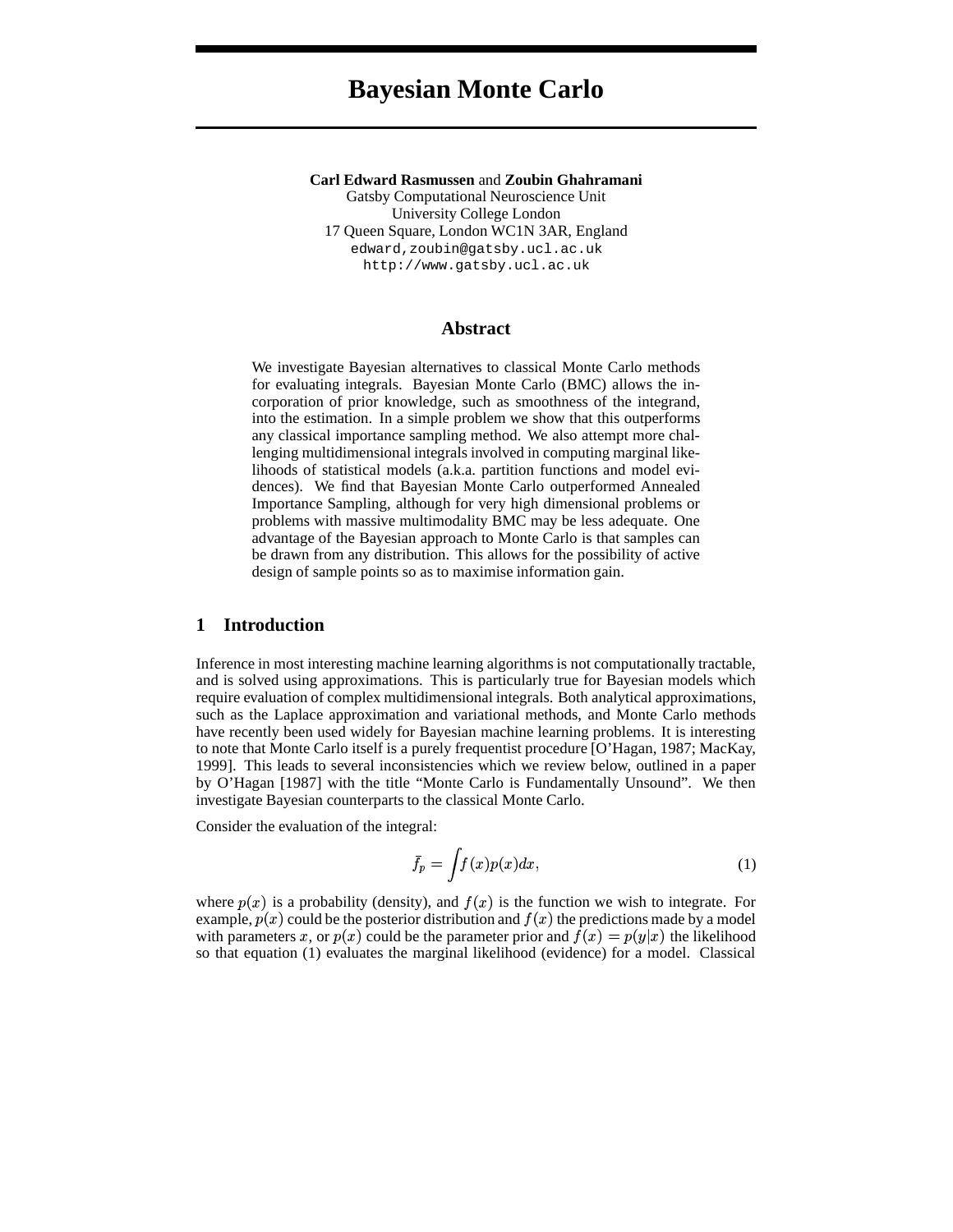Monte Carlo makes the approximation:

$$
\bar{f}_p \simeq \frac{1}{T} \sum_{t=1}^T f(x^{(t)}),
$$
\n(2)

where  $x^{(t)}$  are random (not necessarily independent) draws from  $p(x)$ , which converges to the right answer in the limit of large numbers of samples, T. If sampling directly from  $p(x)$ is hard, or if high density regions in  $p(x)$  do not match up with areas where  $f(x)$  has large magnitude, it is also possible to draw samples from some *importance sampling distribution*  $q(x)$  to obtain the estimate:

$$
\bar{f}_p = \int \frac{f(x)p(x)}{q(x)} q(x) dx \simeq \frac{1}{T} \sum_{t} \frac{f(x^{(t)})p(x^{(t)})}{q(x^{(t)})}.
$$
 (3)

As O'Hagan [1987] points out, there are two important objections to these procedures. First, the estimator not only depends on the values of  $f(x^{(t)})p(x^{(t)})$  but also on the entirely arbitrary choice of the sampling distribution  $q(x)$ . Thus, if the same set of samples  $\{x^{(1)}, \ldots, x^{(T)}\}$ , conveying exactly the same information about  $\bar{f}_p$ , were obtained from two different sampling distributions, two different estimates of  $\bar{f}_p$  would be obtained. This dependence on irrelevant (ancillary) information is unreasonable and violates the *Likeli hood Principle*. The second objection is that classical Monte Carlo procedures entirely ignore the values of the  $x^{(t)}$  when forming the estimate. Consider the simple example of three points that are sampled from  $q$  and the third happens to fall on the same point as the second,  $x^{(3)} = x^{(2)}$ , conveying no extra information about the integrand. Simply averaging the integrand at these three points, which is the classical Monte Carlo estimate, is clearly inappropriate; it would make much more sense to average the first two (or the first and third). In practice points are unlikely to fall on top of each other in continuous spaces, however, a procedure that weights points equally regardless of their spatial distribution is ignoring relevant information. To summarize the objections, classical Monte Carlo bases its estimate on irrelevant information and throws away relevant information.

We seek to turn the problem of evaluating the integral (1) into a Bayesian inference problem which, as we will see, avoids the inconsistencies of classical Monte Carlo and can result in better estimates. To do this, we think of the unknown desired quantity  $\bar{f}_p$  as being random. Although this interpretation is not the most usual one, it is entirely consistent with the Bayesian view that all forms of uncertainty are represented using probabilities: in this case uncertainty arises because we cannot afford to compute  $f(x)$  at every location. Since the desired  $\bar{f}_p$  is a function of  $f(x)$  (which is unknown until we evaluate it) we proceed by putting a prior on  $f$ , combining it with the observations to obtain the posterior over  $f$ which in turn implies a distribution over the desired  $\bar{f}_p$ .

A very convenient way of putting priors over functions is through Gaussian Processes (GP). Under a GP prior the joint distribution of any (finite) number of function values (indexed by the inputs,  $x$ ) is Gaussian:  $\overline{a}$  $\frac{1}{\sqrt{2}}$ 

$$
\mathbf{f} = (f(x^{(1)}), f(x^{(2)}), \dots, f(x^{(n)}))^\top \sim \mathcal{N}(0, K),
$$
\n(4)

where here we take the mean to be zero. The covariance matrix is given by the *covariance function*, a convenient choice being:<sup>1</sup>

$$
K_{pq} = \text{Cov}(f(x^{(p)}), f(x^{(q)})) = w_0 \exp\left(-\frac{1}{2} \sum_{d=1}^{D} (x_d^{(p)} - x_d^{(q)})^2 / w_d^2\right),\tag{5}
$$

where the  $w$  parameters are hyperparameters. Gaussian processes, including optimization of hyperparameters, are discussed in detail in [Williams and Rasmussen, 1996].

<sup>&</sup>lt;sup>1</sup>Although the function values obtained are assumed to be noise-free, we added a tiny constant to the diagonal of the covariance matrix to improve numerical conditioning.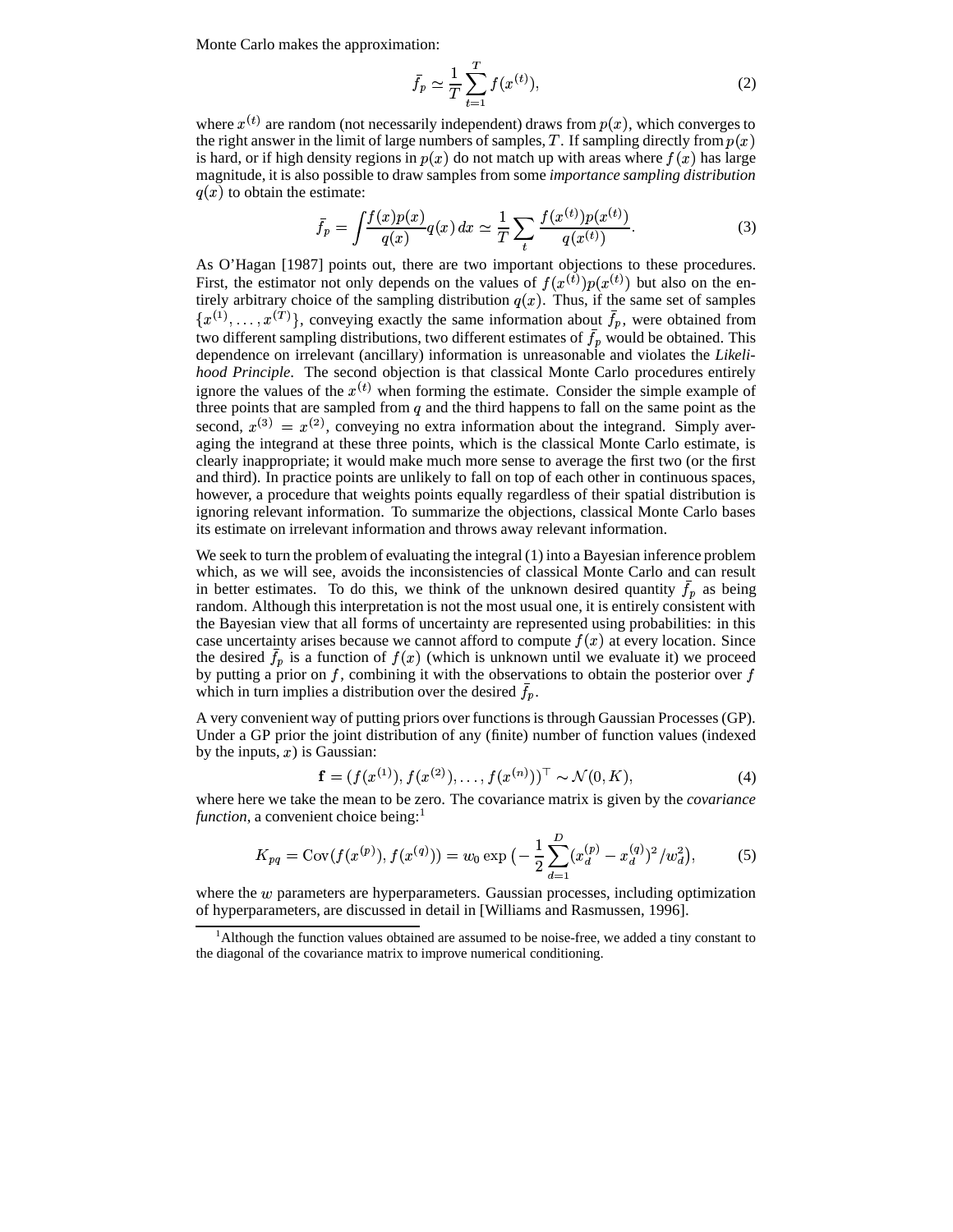## **2 The Bayesian Monte Carlo Method**

The Bayesian Monte Carlo method starts with a prior over the function,  $p(f)$  and makes inferences about f from a set of samples  $\mathcal{D} = \{(x^{(i)}, f(x^{(i)}))|i = 1, \ldots, n\}$  giving the inferences about f from a set of samples  $\mathcal{D} = \{(x^{(i)}, f(x^{(i)})) | i = 1...n\}$  giving the posterior distribution  $p(f|\mathcal{D})$ . Under a GP prior the posterior is (an infinite dimensional joint) Gaussian; since the integral eq. (1) is just a linear projection (on the direction defined by  $p(x)$ ), the posterior  $p(\bar{f}_p|\mathcal{D})$  is also Gaussian, and fully characterized by its mean and variance. The average over functions of eq. (1) is the expectation of the average function:

$$
E_{f|\mathcal{D}}[\bar{f}_p] = \iint f(x)p(x)dx \ p(f|\mathcal{D})df
$$
  
= 
$$
\int \left[ \int f(x)p(f|\mathcal{D})df \right] p(x)dx = \int \bar{f}_{\mathcal{D}}(x)p(x)dx,
$$
 (6)

where  $\bar{f}_{\mathcal{D}}$  is the posterior mean function. Similarly, for the variance:

$$
V_{f|\mathcal{D}}[\bar{f}_p] = \int \left[ \int f(x)p(x)dx - \int \bar{f}(x')p(x')dx' \right]^2 p(f|\mathcal{D})df
$$
  
= 
$$
\int \int \int [f(x) - \bar{f}(x)] [f(x') - \bar{f}(x')]p(f|\mathcal{D})df p(x)p(x')dx dx'
$$
 (7)  
= 
$$
\int \int \text{Cov}_{\mathcal{D}}(f(x), f(x'))p(x)p(x')dx dx',
$$

where  $\text{Cov}_{\mathcal{D}}$  is the posterior covariance. The standard results for the GP model for the posterior mean and covariance are:  $\mathbb{R}^{n}$  is the set of the set of the set of the set of the set of the set of the set of the set of the set of the set of the set of the set of the set of the set of the set of the set of the set of the set of the set

$$
\bar{f}_{\mathcal{D}}(x) = k(x, \mathbf{x})K^{-1}\mathbf{f}
$$
, and  $Cov_{\mathcal{D}}(f(x), f(x')) = k(x, x') - k(x, \mathbf{x})K^{-1}k(\mathbf{x}, x')$ , (8)

where  $\bf{x}$  and  $\bf{f}$  are the observed inputs and function values respectively. In general combining eq. (8) with eq. (6-7) may lead to expressions which are difficult to evaluate, but there are several interesting special cases.

If the density  $p(x)$  and the covariance function eq. (5) are both Gaussian, we obtain ana-It the density  $P(x)$  and the Covariance random eq. (5) are board classian, we obtain and lytical results. In detail, if  $p(x) = \mathcal{N}(b, B)$  and the Gaussian kernels on the data points are  $\mathcal{N}(a_i = x^{(i)}, A = \text{diag}(w_1^2, \dots, w_D^2))$  then the expectation evaluates to:

$$
E_{f|\mathcal{D}}[\bar{f}_p] = z^\top K^{-1} \mathbf{f}, \ \ z = w_0 |A^{-1}B + I|^{-1/2} \exp[-0.5(a-b)^\top (A+B)^{-1} (a-b)] \tag{9}
$$

a result which has previously been derived under the name of Bayes-Hermite Quadrature [O'Hagan, 1991]. For the variance, we get:

$$
V_{f|\mathcal{D}}[\bar{f}_p] = w_0 \left| 2A^{-1}B + I \right|^{-1/2} - z^\top K^{-1} z,\tag{10}
$$

with  $z$  as defined in eq. (9). Other choices that lead to analytical results include polynomial kernels and mixtures of Gaussians for  $p(x)$ .

## **2.1 A Simple Example**

To illustrate the method we evaluated the integral of a one-dimensional function under a Gaussian density (figure 1, left). We generated samples independently from  $p(x)$ , evaluated  $f(x)$  at those points, and optimised the hyperparameters of our Gaussian process fit to the function. Figure 1 (middle) compares the error in the Bayesian Monte Carlo (BMC) estimate of the integral (1) to the Simple Monte Carlo (SMC) estimate using the same samples. As we would expect the squared error in the Simple Monte Carlo estimate decreases as  $1/T$  where T is the sample size. In contrast, for more than about 10 samples, the BMC estimate improves at a much higher rate. This is achieved because the prior on  $f$  allows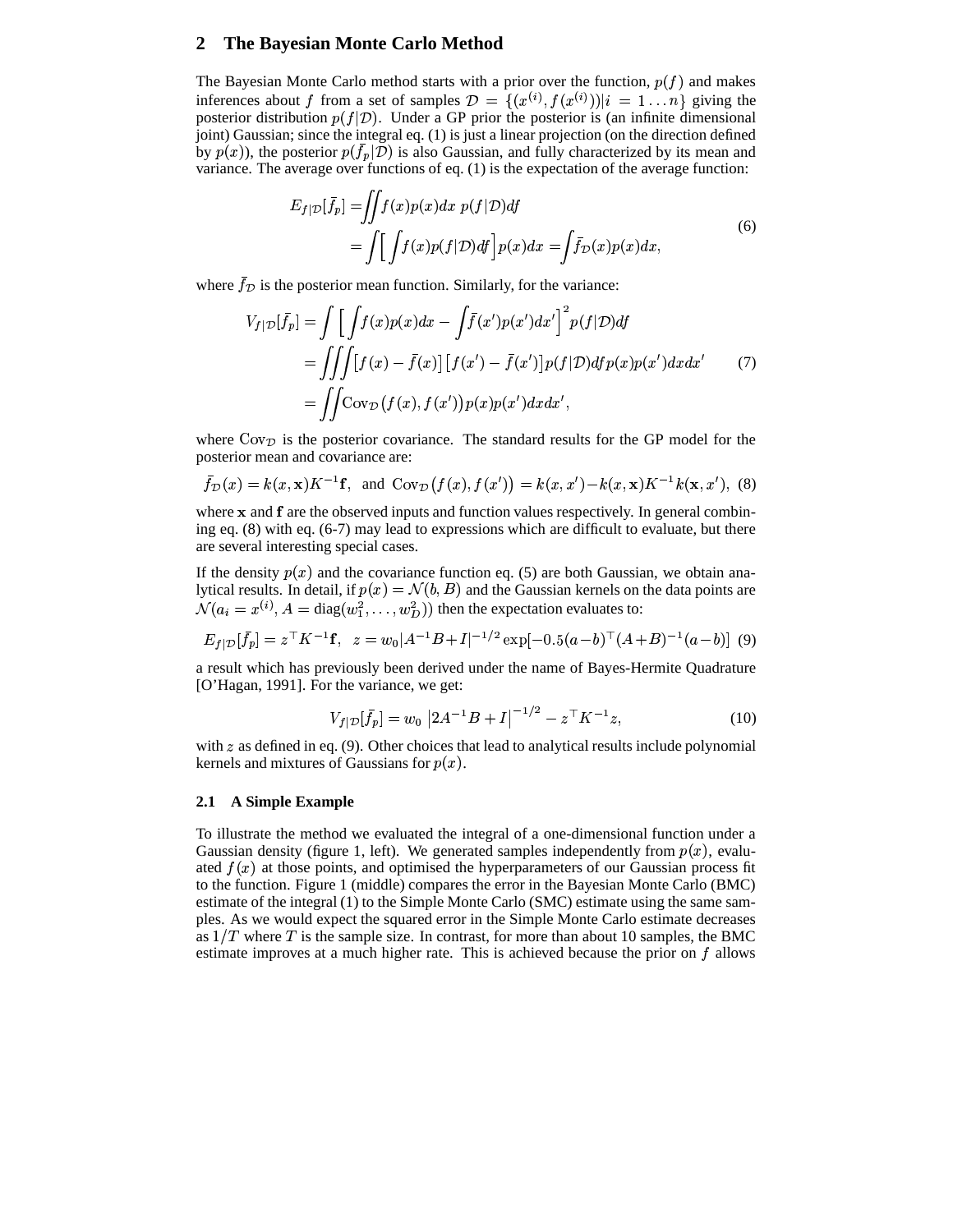the method to interpolate between sample points. Moreover, whereas the SMC estimate is invariant to permutations of the values on the  $x$  axis, BMC makes use of the smoothness of the function. Therefore, a point in a sparse region is far more informative about the shape of the function for BMC than points in already densely sampled areas. In SMC if two samples happen to fall close to each other the function value there will be counted with double weight. This effect means that large numbers of samples are needed to adequately represent  $p(x)$ . BMC circumvents this problem by analytically integrating its mean function w.r.t.  $p(x)$ .

In figure 1 left, the negative log density of the true value of the integral under the predictive distributions are compared for BMC and SMC. For not too small sample sizes, BMC outperforms SMC. Notice however, that for very small sample sizes BMC occasionally has very bad performance. This is due to examples where the random draws of  $x$  lead to function values  $f(x)$  that are consistent with much longer length scale than the true function; the mean prediction becomes somewhat inaccurate, but worse still, the inferred variance becomes very small (because a very slowly varying function is inferred), leading to very poor performance compared to SMC. This problem is to a large extent caused by the *optimization* of the length scale hyperparameters of the covariance function; we ought instead to have integrated over all possible length scales. This integration would effectively "blend in" distributions with much larger variance (since the data is also consistent with a shorter length scale), thus alleviating the problem, but unfortunately this is not possible in closed form. The problem disappears for sample sizes of around 16 or greater.

In the previous example, we chose  $p(x)$  to be Gaussian. If you wish to use BMC to integrate w.r.t. non-Gaussian densities then an importance re-weighting trick becomes necessary:

$$
\int f(x)p(x)dx = \int \frac{f(x)p(x)}{q(x)}q(x)dx,
$$
\n(11)

where the Gaussian process models  $f(x)p(x)/q(x)$  and  $q(x)$  is a Gaussian and  $p(x)$  is an arbitrary density which can be evaluated. See Kennedy [1998] for extension to non-Gaussian  $q(x)$ .

#### **2.2 Optimal Importance Sampler**

For the simple example discussed above, it is also interesting to ask whether the efficiency of SMC could be improved by generating independent samples from more-cleverly de signed distributions. As we have seen in equation (3), importance sampling gives an unbiased estimate of  $\bar{f}_p$  by sampling  $x^{(t)}$  from  $q(x)$  and computing:

$$
\hat{f}_T = \frac{1}{T} \sum_{t} \frac{f(x^{(t)}) p(x^{(t)})}{q(x^{(t)})} \tag{12}
$$

where  $q(x) > 0$  wherever  $p(x) > 0$ . The variance of this estimator is given by:

$$
V(\hat{f}_T) = \frac{1}{T} \left[ \int \frac{f(x)^2 p(x)^2}{q(x)} dx - \bar{f}_p^2 \right]
$$
(13)

Using calculus of variations it is simple to show that the optimal (minimum variance) importance sampling distribution is:

$$
q^*(x) = \frac{|f(x)|p(x)}{\int |f(x')|p(x') dx'}
$$
\n(14)

which we can substitute into equation (13) to get the minimum variance,  $V^*$ . If  $f(x)$  is always non-negative or non-positive then  $V^* = 0$ , which is unsurprising given that we needed to know  $\bar{f}$  in advance to normalise q. For functions that take on both positive and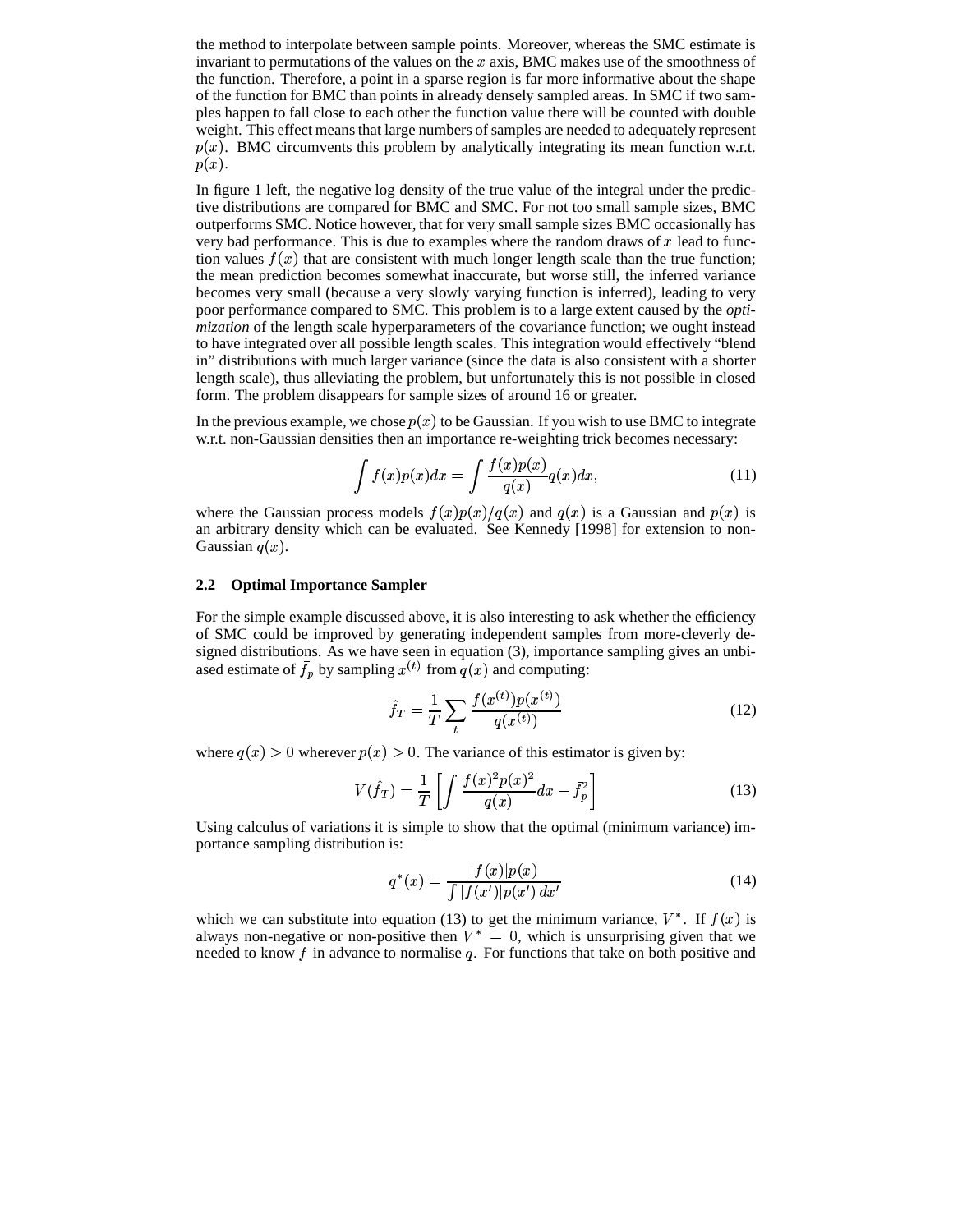

Figure 1: Left: a simple one-dimensional function  $f$  (full) and Gaussian density (dashed) with respect to which we wish to integrate  $f$ . Middle: average squared error for simple Monte Carlo sampling from  $p$  (dashed), the optimal achievable bound for importance sampling (dot-dashed), and the Bayesian Monte Carlo estimates. The values plotted are averages over up to 2048 repetitions. Right: Minus the log of the Gaussian predictive density with mean eq. (6) and variance eq. (7), evaluated at the true value of the integral (found by numerical integration), 'x'. Similarly for the Simple Monte Carlo procedure, where the mean and variance of the predictive distribution are computed from the samples, 'o'.

negative values  $V^* = (1/T)(E_p||f(x)||^2 - \bar{f}^2)$  which is a constant times the variance of a Bernoulli random variable (sign  $f(x)$ ). The lower bound from this optimal importance sampler as a function of number of samples is shown in figure 1, middle. As we can see, Bayesian Monte Carlo improves on the optimal importance sampler considerably. We stress that the optimal importance sampler is not practically achievable since it requires knowledge of the quantity we are trying to estimate.

# **3 Computing Marginal Likelihoods**

We now consider the problem of estimating the marginal likelihood of a statistical model. This problem is notoriously difficult and very important, since it allows for comparison of different models. In the physics literature it is known as free-energy estimation. Here we compare the Bayesian Monte Carlo method to two other techniques: Simple Monte Carlo sampling (SMC) and Annealed Importance Sampling (AIS).

Simple Monte Carlo, sampling from the prior, is generally considered inadequate for this problem, because the likelihood is typically sharply peaked and samples from the prior are unlikely to fall in these confined areas, leading to huge variance in the estimates (although they are unbiased). A family of promising "thermodynamic integration" techniques for computing marginal likelihoods are discussed under the name of Bridge and Path sampling in [Gelman and Meng, 1998] and Annealed Importance Sampling (AIS) in [Neal, 2001]. The central idea is to divide one difficult integral into a series of easier ones, parameterised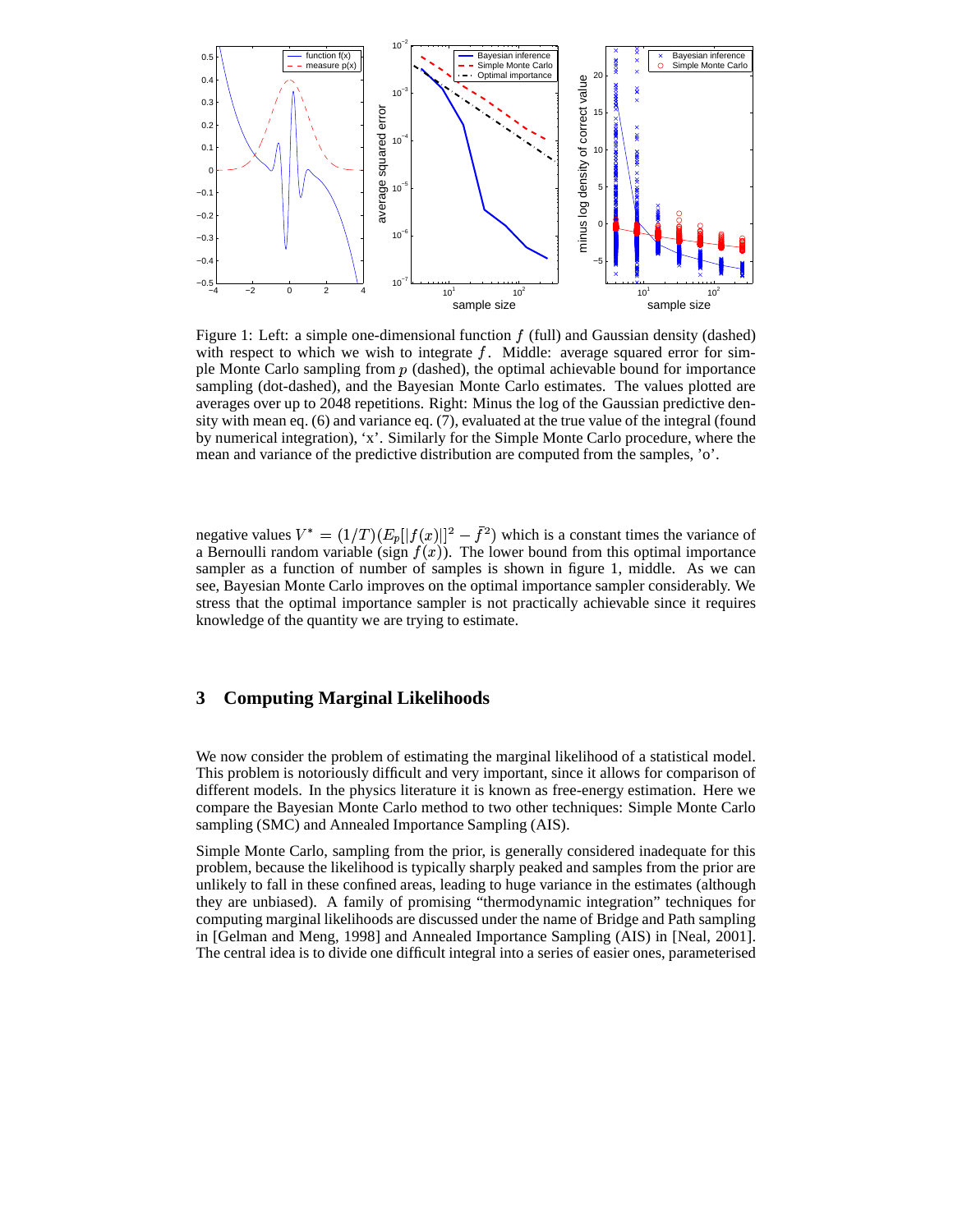by (inverse) temperature,  $\tau$ . In detail:

$$
\frac{Z_K}{Z_0} = \frac{Z_1}{Z_0} \frac{Z_2}{Z_1} \cdots \frac{Z_K}{Z_{K-1}}, \text{ where}
$$
\n
$$
Z_0 = \int p(x) dx = 1 \text{ and } Z_k = \int p(y|x)^{\tau(k)} p(x) dx,
$$
\n(15)

where  $\tau(k)$  is the k<sup>th</sup> inverse temperature of the annealing schedule and  $\tau(K) = 1$ . To compute each fraction we sample from equilibrium from the distribution  $q_{k-1}(x) \propto$  $p(y|x)^{\tau(k-1)}p(x)$  and compute importance weights:

$$
\frac{Z_k}{Z_{k-1}} = \int \frac{p(y|x)^{\tau(k)} p(x)}{p(y|x)^{\tau(k-1)} p(x)} q_{k-1}(x) dx \simeq \frac{1}{T} \sum_{i=1}^T p(y|x^{(i)})^{\tau(k)-\tau(k-1)}.
$$
 (16)

In practice  $T$  can be set to 1, to allow very slow reduction in temperature. Each of the intermediate ratios are much easier to compute than the original ratio, since the likelihood function to the power of a small number is much better behaved that the likelihood itself. Often elaborate non-linear cooling schedules are used, but for simplicity we will just take a linear schedule for the inverse temperature. The samples at each temperature are drawn using a single Metropolis proposal, where the proposal width is chosen to get a fairly high fraction of acceptances.

The model in question for which we attempt to compute the marginal likelihood was itself a Gaussian process regression fit to the an artificial dataset suggested by [Friedman, 1988].<sup>2</sup> We had 5 length scale hyperparameters, a signal variance  $(w_0)$  and an explicit noise variance parameter. Thus the marginal likelihood is an integral over a 7 dimensional hyperparameter space. The log of the hyperparameters are given  $\mathcal{N}(0, \sigma^2 = 4)$  priors.

Figure 2 shows a comparison of the three methods. Perhaps surprisingly, AIS and SMC are seen to be very comparable, which can be due to several reasons: 1) whereas the SMC samples are drawn independently, the AIS samples have considerable auto-correlation because of the Metropolis generation mechanism, which hampers performance for low sample sizes, 2) the annealing schedule was not optimized nor the proposal width adjusted with temperature, which might possibly have sped up convergence. Further, the difference between AIS and SMC would be more dramatic in higher dimensions and for more highly peaked likelihood functions (i.e. more data).

The Bayesian Monte Carlo method was run on the same samples as were generate by the AIS procedure. Note that BMC can use samples from *any* distribution, as long as  $p(x)$  can be evaluated. Another obvious choice for generating samples for BMC would be to use an MCMC method to draw samples from the posterior. Because BMC needs to model the integrand using a GP, we need to limit the number of samples since computation (for fitting hyperparameters and computing the  $\alpha$ 's) scales as  $n^3$ . Thus for sample size greater than 2048 we limit the number of samples to 2048, chosen equally spaced from the AIS Markov chain. Despite this thinning of the samples we see a generally superior performance of BMC, especially for smaller sample sizes. In fact, BMC seems to perform equally well for almost any of the investigated sample sizes. Even for this fairly large number of samples, the generation of points from the AIS still dominates compute time.

## **4 Discussion**

An important aspect which we have not explored in this paper is the idea that the GP model used to fit the integrand gives errorbars (uncertainties) on the integrand. These error bars

<sup>&</sup>lt;sup>2</sup>The data was 100 samples generated from the 5-dimensional function  $f(x_1,...,x_5)$  =  $10\sin(\pi x_1 x_2) + 20(x_3 - 0.5)^2 + 10x_4 + 5x_5 + \epsilon$ , where  $\epsilon$  is zero mean unit variance Gaussian noise and the inputs are sampled independently from a uniform [0, 1] distribution.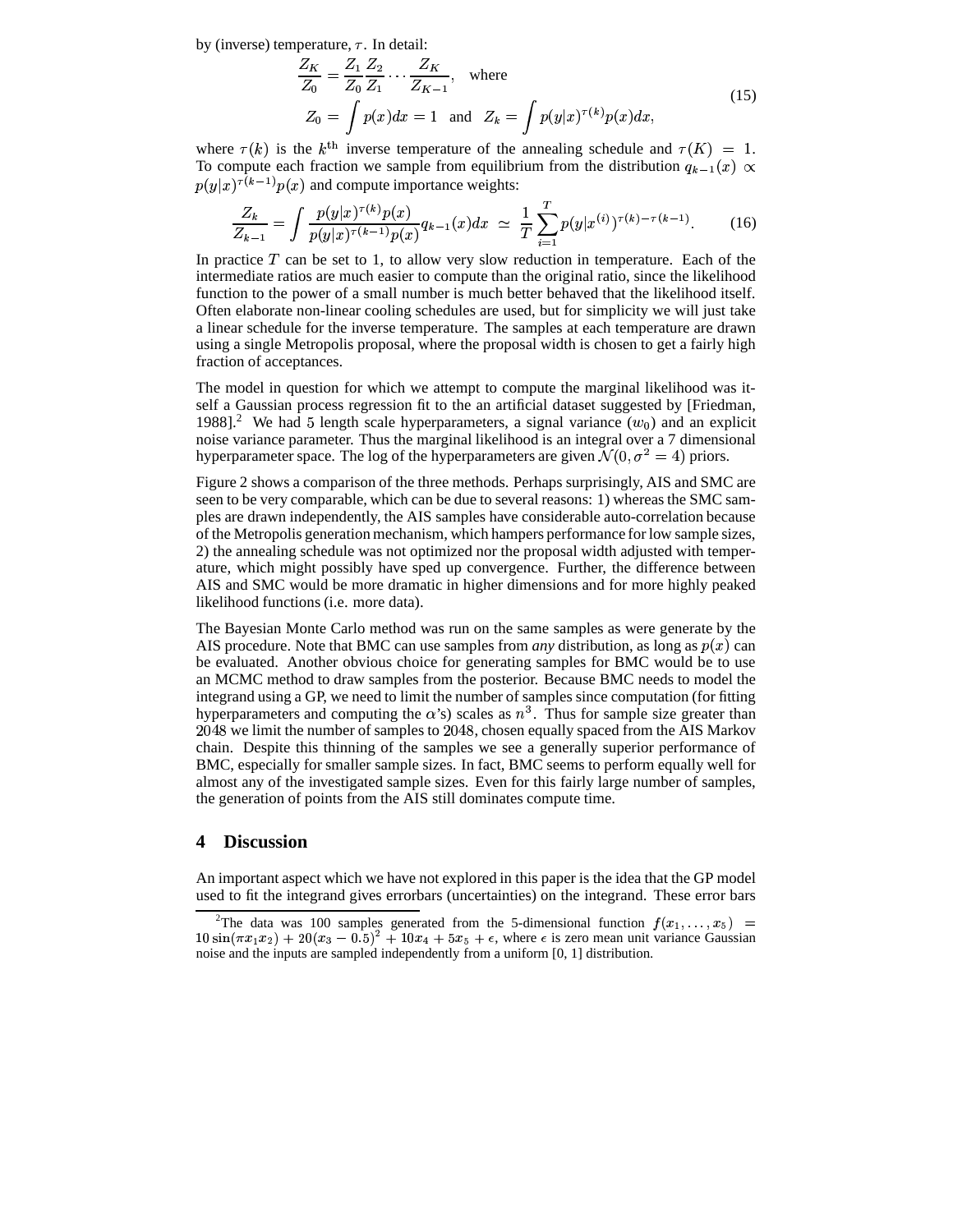

Figure 2: Estimates of the marginal likelihood for different sample sizes using Simple Monte Carlo sampling (SMC; circles, dotted line), Annealed Importance Sampling (AIS; , dashed line), and Bayesian Monte Carlo (BMC; triangles, solid line). The true value (solid straight line) is estimated from a single  $10^6$  sample long run of AIS. For comparison, the maximum log likelihood is  $-37.34$  (which is an upper bound on the true value).

could be used to conduct an experimental design, i.e. active learning. A simple approach would be to evaluate the function at points x where the GP has large uncertainty  $\sigma(x)$  and  $p(x)$  is not too small: the expected contribution to the uncertainty in the estimate of the integral scales as  $\sigma(x)p(x)$ . For a fixed Gaussian Process covariance function these design points can often be pre-computed, see e.g. [Minka, 2000]. However, as we are adapting the covariance function depending on the observed function values, active learning would have to be an integral part of the procedure. Classical Monte Carlo approaches cannot make use of active learning since the samples need to be drawn from a given distribution.

When using BMC to compute marginal likelihoods, the Gaussian covariance function used here (equation 5) is not ideally suited to modeling the likelihood. Firstly, likelihoods are non-negative whereas the prior is not restricted in the values the function can take. Secondly, the likelihood tends to have some regions of high magnitude and variability and other regions which are low and flat; this is not well-modelled by a stationary covariance function. In practice this misfit between the GP prior and the function modelled has even occasionally led to negative values for the estimate of the marginal likelihood! There could be several approaches to improving the appropriateness of the prior. An importance distribution such as one computed from a Laplace approximation or a mixture of Gaussians can be used to dampen the variability in the integrand [Kennedy, 1998]. The GP could be used to model the log of the likelihood [Rasmussen, 2002]; however this makes integration more difficult.

The BMC method outlined in this paper can be extended in several ways. Although the choice of Gaussian process priors is computationally convenient in certain circumstances, in general other function approximation priors can be used to model the integrand. For discrete (or mixed) variables the GP model could still be used with appropriate choice of covariance function. However, the resulting sum (analogous to equation 1) may be difficult